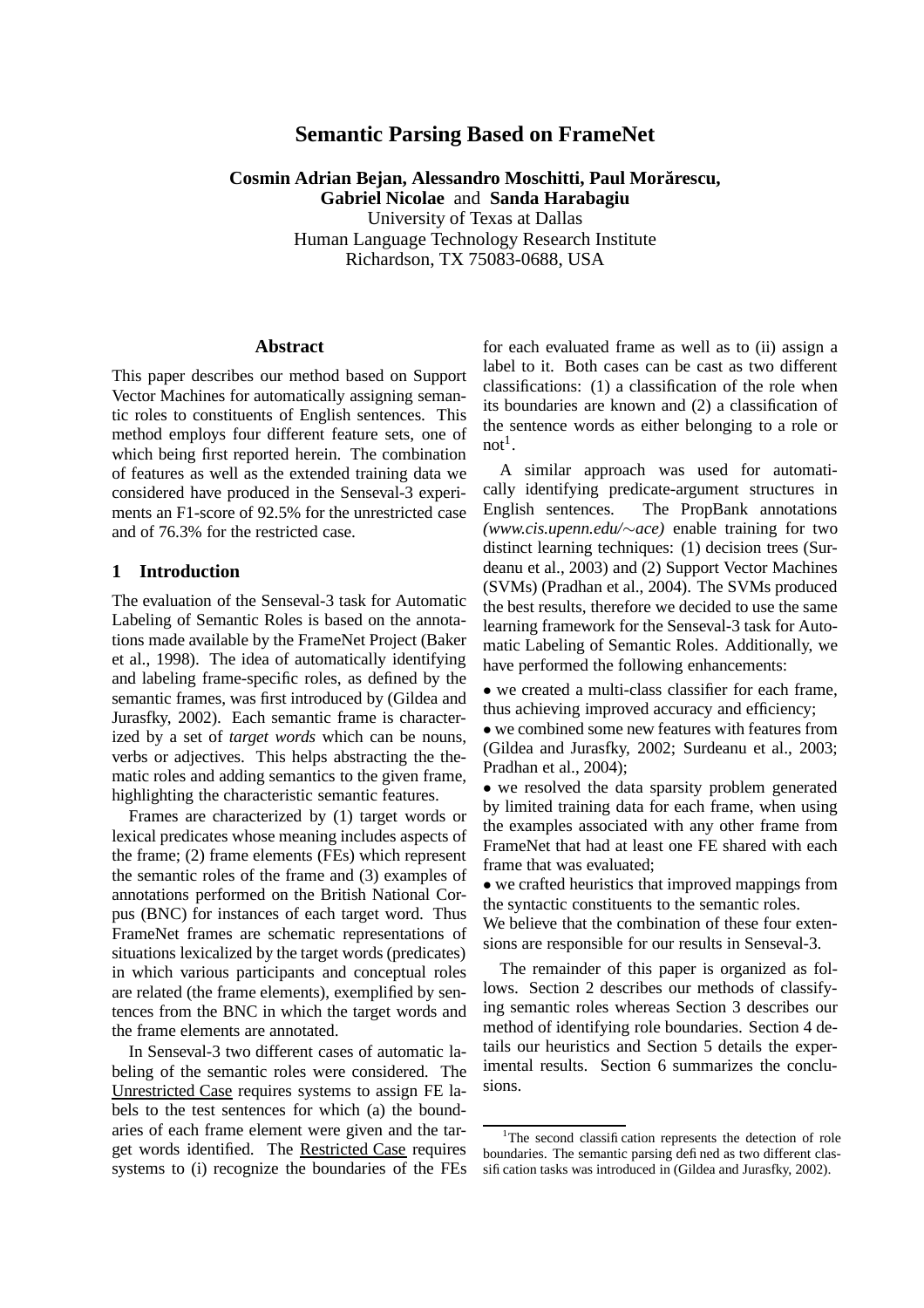### **2 Semantic role classification**

The result of the role classifier on a sentence, as illustrated in Figure 1, is the identification of semantic roles of the FEs when the boundaries of each FE are known. To be able to assign the labels of each FE, we used three sets of features. Feature Set 1, illustrated in Figure 2 was used in the work reported in (Gildea and Jurasfky, 2002).



Figure 1: Sentence with annotated frame elements.



Figure 2: Feature Set 1 (FS1)

Feature Set 2 was introduced in (Surdeanu et al., 2003) and it is illustrated in Figure 3. The CON-TENT WORD (cw) feature illustrated in Figure 3 applies to PPs, SBARs and VPs, as it was reported in (Surdeanu et al., 2003). For example, if the PP is "in the past month", instead of using "in", the head of the PP, as a feature, "month", the head of the NP is selected since it is more informative. Similarly, if the SBAR is "that occurred yesterday", instead of using the head "that" we select "occurred", the head of the VP. When the VP "to be declared" is considered, "declared" is selected over "to".

Feature set 3 is a novel set of features introduced in this paper and illustrated in Figure 4. Some of the new features characterize the frame, e.g. the frame name (FRAME-NAME); the frame FEs, (NUMBER-FEs); or the target word associated with the frame (TAGET-TYPE). Additional characterization of the FEs are provided by by the GRAMMATI-CAL FUNCTION feature and by the list of grammatical functions of all FEs recognized in each sentence( LIST Grammatical Function feature).



Figure 3: Feature Set 2 (FS2)

In FrameNet, sentences are annotated with the name of the sub-corpus. There are 12,456 possible names of sub-corpus. For the 40 frames evaluated in Senseval-3, there were 1442 names associated with the example sentences in the training data and 2723 names in the test data. Three of the most frequent sub-corpus names are: "V-transother" (frequency=613), "N-all" (frequency=562) and "V-trans-simple"(frequency=560). The name of the sub-corpus indicates the relations between the target word and some of its FEs. For example, the "V-trans-other" name indicated that the target word is a transitive verb, and thus its FEs are likely to have other roles than object or indirect object. A sentence annotated with this subcorpus name is: *"Night's coming, you can see the black shadow on*  $[<sub>Self</sub> −<sub>move</sub>$ *the stones*] *that* [TARGET *rush*] [Path*past*] *and* [Path*between your feet."*]. For this sentence both FEs with the role of *Path* are neither objects or indirect objects of the transitive verb.

Feature SUPPORT VERBS considers the usage of support expressions in FrameNet. We have found that whenever adjectives are target words, their semantic interpretation depends on their co-occurrence with verbs like "take", "become" or "is". Support verbs are defined as those verbs that combine with a state-noun, event-noun or state-adjective to create a verbal predicate, allowing arguments of the verb to serve as FEs of the frame evoked by the noun or the adiective.

The CORENESS feature takes advantage of a more recent implementation concept of core FEs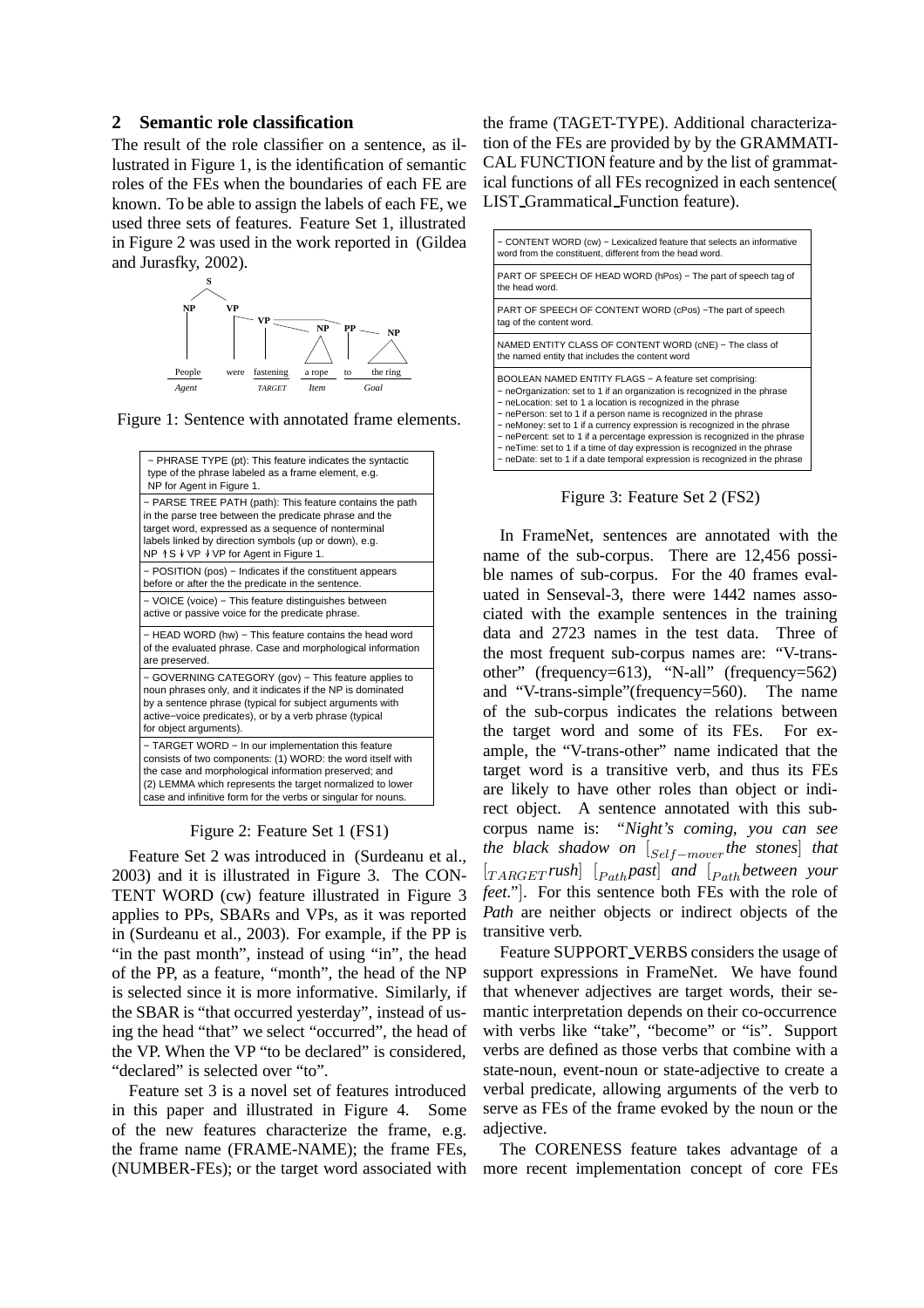(vs. non-core FEs) in FrameNet. More specifically, the FrameNet developers classify frame elements in terms of how central they are to a particular frame, distinguishing three levels: core, peripheral and extra-thematic.

The features were used to produce two types of examples: positive and negative examples. For each FE of a frame, aside from the positive examples rendered by the annotations, we considered as negative examples all the annotations of the other FEs for the same frame. The positive and the negative examples were used for training the multi-class classifiers.

| HUMAN: This feature indicates whether the syntactic phrase is either<br>(1) a personal pronoun or<br>(2) a hyponym of sense 1 of PERSON in WordNet                                                                                                                                                                                                                                                                                                                                             |
|------------------------------------------------------------------------------------------------------------------------------------------------------------------------------------------------------------------------------------------------------------------------------------------------------------------------------------------------------------------------------------------------------------------------------------------------------------------------------------------------|
| SUPPORT VERBS that are recognized for adjective or noun target words<br>have the role of predicate for the FEs. For example, if the target word is<br>"clever" in the sentence "Smith is very clever, but he's no Einstein", the<br>the FE "Smith" is an argument of the support verb "is"' rather than of the<br>target word. The values of this feature are either (1) The POS of the head<br>of the VP containing the target word or (2) NULL if the target word does<br>not belong to a VP |
| TARGET-TYPE: the lexical class of the target word, e.g. VERB, NOUN<br>or ADJECTIVE                                                                                                                                                                                                                                                                                                                                                                                                             |
| LIST_CONSTITUENT (FEs): This feature represents a list of the syntactic<br>consituents covering each FE of the frame recognized in a sentence.<br>For the example illustrated in Figure 1, the list is: [NP, NP, PP]                                                                                                                                                                                                                                                                           |
| Grammatical Function: This feature indicates whether the FE is:<br>- an External Argument (Ext)<br>- an Object (Obj)<br>- a Complement (Comp)<br>- a Modifier (Mod)<br>- Head noun modified by attributive adjective (Head)<br>- Genitive determiner (Gen)<br>- Appositive (Appos)                                                                                                                                                                                                             |
| LIST_Grammatical_Function: This feature represents a list of the<br>grammatical functions of the FEs recognized in the sentence.                                                                                                                                                                                                                                                                                                                                                               |
| NUMBER FEs: This feature indicates how many FEs were recognized<br>in each sentence.                                                                                                                                                                                                                                                                                                                                                                                                           |
| FRAME NAME: This feature indicates the name of the semantic frame<br>for which FEs are labeled                                                                                                                                                                                                                                                                                                                                                                                                 |
| COVERAGE: This feature indicates whether there is a syntactic structure<br>in the parse tree that perfectly covers the FE                                                                                                                                                                                                                                                                                                                                                                      |
| CORENESS: This feature indicates whether the FE instantiates<br>a conceptually necessary participant of a frame. For example, in the<br>REVENGE frame, Punishment is a core element. The values<br>are: (1) core; (2) peripheral and (3) extrathemathic. FEs that mark notions<br>such as Time, Place, Manner and Degree are peripheral. Extrathematic<br>FEs situate an event against a backdrop of another event, by evoking<br>a larger frame for which the target event fills a role.      |
| SUB CORPUS: In FrameNet, sentences are annotated with the name<br>of the subcorpus they belong to. For example, for a verb target word,<br>V-swh represents a subcorpus in which the target word is a predicate<br>to a FE included in a relative clause headed by a wh-word.                                                                                                                                                                                                                  |

Figure 4: Feature Set 3 (FS3)

Our multi-class classification allows each FE to be initially labeled with more than one role when several classifiers decide so. For example, for the AT-TACHING frame, an FE may be labeled both as *Goal* and as *Item* if the classifiers for the *Goal* and *Item* select it as a possible role. To choose the final label, we select the classification which was assigned the largest score by the SVMs.

| PARSE TREE PATH WITH UNIQUE DELIMITER - This feature removes<br>the direction in the path, e.g. VBN-VP-ADVP                               |
|-------------------------------------------------------------------------------------------------------------------------------------------|
| PARTIAL PATH – This feature uses only the path from the constituent to<br>the lowest common ancestor of the predicate and the constituent |
| FIRST WORD – First word covered by constituent                                                                                            |
| FIRST POS - POS of first word covered by constituent                                                                                      |
| LAST WORD - Last word covered by the constituent                                                                                          |
| LAST POS – POS of last word covered by the constituent                                                                                    |
| LEFT CONSTITUENT - Left sibling constituent label                                                                                         |
| LEFT HEAD - Left sibling head word                                                                                                        |
| LEFT POS HEAD - Left sibling POS of head word                                                                                             |
| RIGHT CONSTITUENT - Right sibling constituent label                                                                                       |
| RIGHT HEAD - Right sibling head word                                                                                                      |
| RIGHT POS HEAD - Right sibling POS of head word                                                                                           |
| PP PREP – If constituent is labeled PP get first word in PP                                                                               |
| DISTANCE - Distance in the tree from constituent to the target word                                                                       |

Figure 5: Feature Set 4 (FS4)

## **3 Boundary Detection**

The boundary detection of each FE was required in the Restricted Case of the Senseval-3 evaluation. To classify a word as belonging to an FE or not, we used all the entire Feature Set 1 and 2. From the Feature Set 3 we have used only four features: the Support- Verbs feature; the Target-Type feature, the Frame-Name feature and the Sub Corpus feature. For this task we have also used Feature Set 4, which were first introduced in (Pradhan et al., 2004). The Feature Set 4 is illustrated in Figure 5. After the boundary detection was performed, the semantic roles of each FE were assigned using the role classifier trained for the Restricted Case

### **4 Heuristics**

Frequently, syntactic constituents do not cover exactly FEs. For the Unrestricted Case we implemented a very simple heuristic: when there is no parse-tree node that exactly covers the target role  $r$ but a subset of adjacent nodes perfectly match  $r$ , we merge them in a new  $NP_{merge}$  node. For the Restricted Case, a heuristic for adjectival and nominal target words  $w$  adjoins consecutive nouns that are in the same noun phrase as  $w$ .

# **5 Experimental Results**

In the Senseval-3 task for Automatic Labeling of Semantic Roles 24,558 sentences from FrameNet were assigned for training while 8,002 for testing. We used 30% of the training set (7367 sentences) as a *validation-set* for selecting SVM parameters that optimize accuracy. The number of FEs for